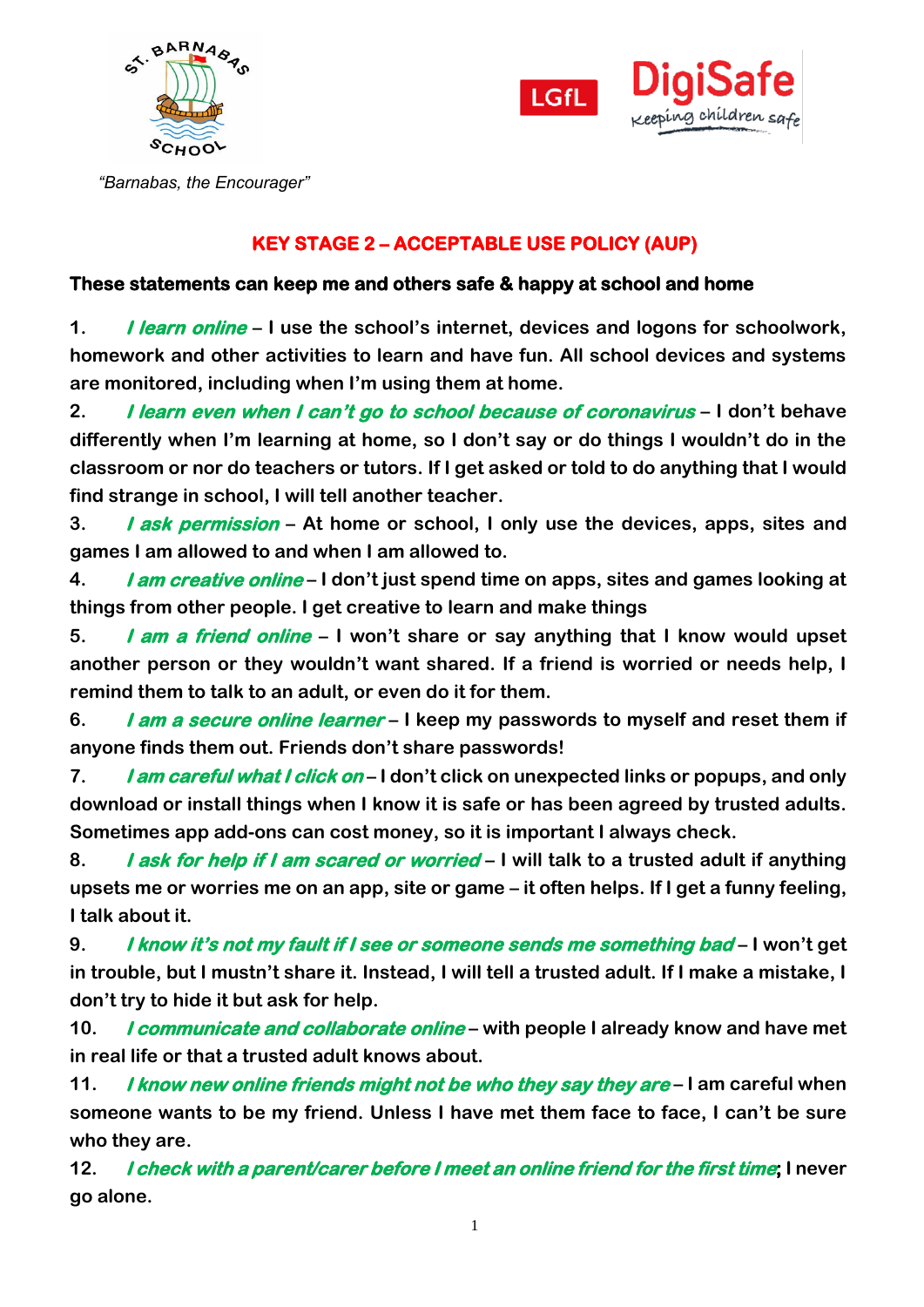**13. I don't do live videos (livestreams) on my own – and always check if it is allowed. I check with a trusted adult before I video chat with anybody for the first time.** 

**14. I keep my body to myself online – I never get changed or show what's under my clothes when using a device with a camera. I remember my body is mine and no-one should tell me what to do with it; I don't send any photos or videos without checking with a trusted adult.**

**15. I say 'No' online if I need to – I don't have to do something just because someone dares or challenges me to do it, or to keep a secret. If I get asked anything that makes me worried, upset or just confused, I should say no, stop chatting and tell a trusted adult immediately.** 

**16. I tell my parents/carers what I do online – they might not know the app, site or game, but they can still help me when things go wrong, and they want to know what I'm doing.**

**17. I follow age rules – 13+ games and apps aren't good for me so I don't use them – they may be scary, violent or unsuitable. 18+ games are not more difficult or skills but very unsuitable.**

**18. I am private online – I only give out private information if a trusted adult says it's okay. This might be my address, phone number, location or anything else that could identify me or my family and friends; if I turn on my location, I will remember to turn it off again.**

**19. I am careful what I share and protect my online reputation – I know anything I do can be shared and might stay online forever (even on Snapchat or if I delete it).**

**20. I am a rule-follower online – I know that apps, sites and games have rules on how to behave, and some have age restrictions. I follow the rules, block bullies and report bad behaviour, at home and at school.**

**21. I am not a bully – I do not post, make or share unkind, hurtful or rude messages/comments and if I see it happening, I will tell my trusted adults.**

**22. I am part of a community – I do not make fun of anyone or exclude them because they are different to me. If I see anyone doing this, I tell a trusted adult and/or report it.**

**23. I respect people's work – I only edit or delete my own digital work and only use words, pictures or videos from other people if I have their permission or if it is copyright free or has a Creative Commons licence.** 

**24. I am a researcher online – I use safe search tools approved by my trusted adults. I know I can't believe everything I see online, know which sites to trust, and know how to double check information I find. If I am not sure I ask a trusted adult.**

|                                       | I have read and understood this agreement.                |       |  |
|---------------------------------------|-----------------------------------------------------------|-------|--|
|                                       | If I have any questions, I will speak to a trusted adult: |       |  |
|                                       |                                                           |       |  |
| Outside school, my trusted adults are |                                                           |       |  |
| Signed: ________________________      | (pupil)                                                   | Date: |  |